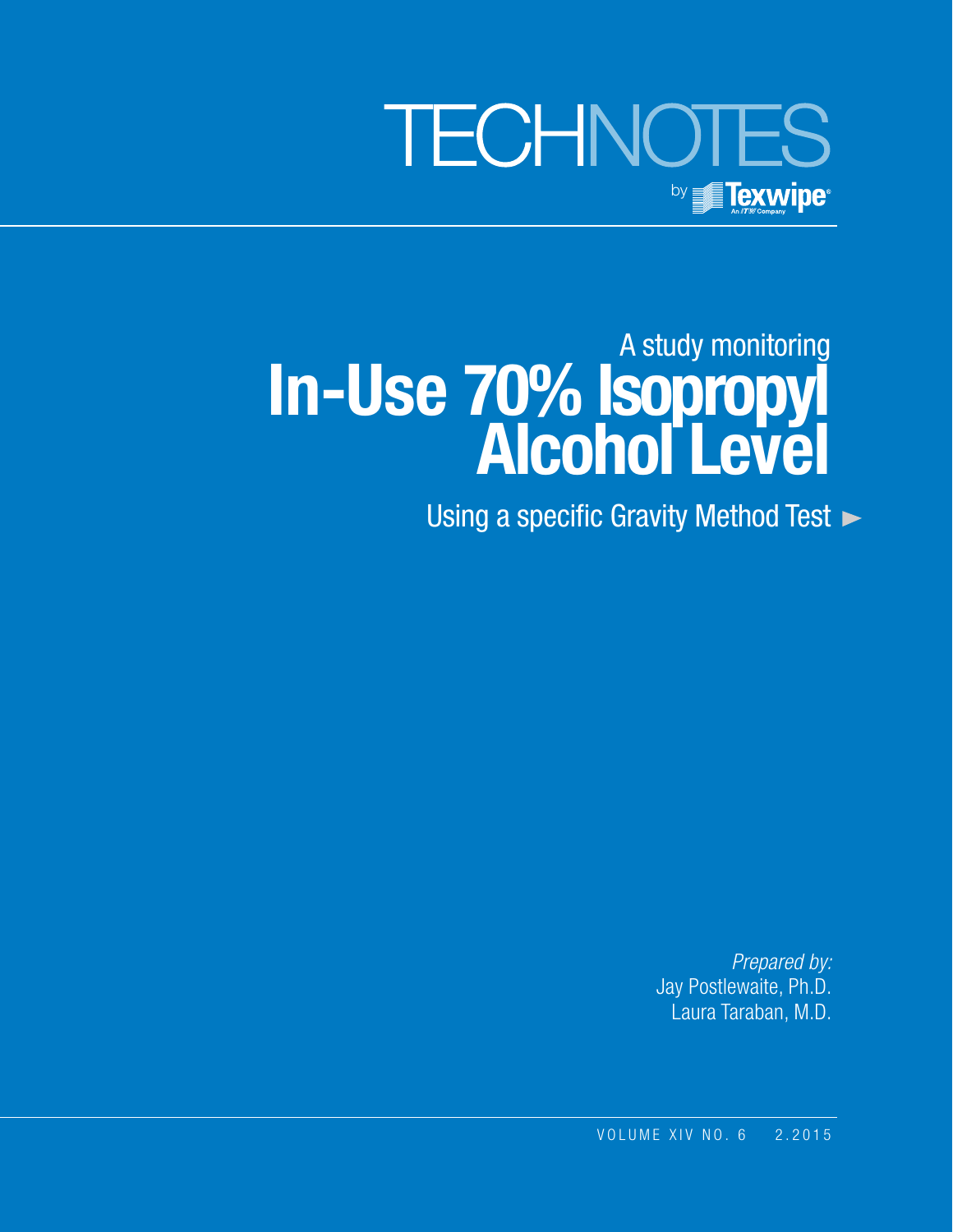# A study monitoring the in-use **70% Isopropyl Alcohol Level** using a specific Gravity Method Test

Table 1

| iuuiv i                                      |                         |  |  |  |  |  |
|----------------------------------------------|-------------------------|--|--|--|--|--|
| <b>Specific gravity of Isopropyl Alcohol</b> |                         |  |  |  |  |  |
| % Volume                                     | <b>Specific Gravity</b> |  |  |  |  |  |
| 67.7                                         | 0.884                   |  |  |  |  |  |
| 68.0                                         | 0.883                   |  |  |  |  |  |
| 68.4                                         | 0.882                   |  |  |  |  |  |
| 68.8                                         | 0.881                   |  |  |  |  |  |
| 69.2                                         | 0.880                   |  |  |  |  |  |
| 69.6                                         | 0.879                   |  |  |  |  |  |
| 69.9                                         | 0.878                   |  |  |  |  |  |
| 70.3                                         | 0.877                   |  |  |  |  |  |
| 70.7                                         | 0.876                   |  |  |  |  |  |
| 71.1                                         | 0.875                   |  |  |  |  |  |
| 71.4                                         | 0.874                   |  |  |  |  |  |
| 71.8                                         | 0.873                   |  |  |  |  |  |
| 72.2                                         | 0.872                   |  |  |  |  |  |

*Table 1. Specific gravity (20°C/20°C) of Isopropyl Alcohol – Water Mixtures1 in the Range for Isopropyl Alcohol Concentrations Acceptable to the USP Rubbing Alcohol Monograph*

#### **Introduction**

IPA solution is a mixture of 70% by volume USP-grade Isopropanol (isopropyl alcohol, IPA) and 30% USP-purified water. This solution is submicron filtered, filled into cleaned containers, and double-bagged. Texwipe offers several products containing 70% Isopropyl Alcohol solution. Some of these are gamma-irradiated (see the product offering in Appendix 1) to make sterile 70% IPA alcohol products. All bottles, sterile or non-sterile, are lot coded with an expiration date for easy recordkeeping. Spray bottles come complete with an adjustable trigger head with options for stream delivery or coarse spray. All bottles come ready for use, fully-assembled with no extra steps required.

Isopropyl Alcohol solutions are intended to be used for cleaning and residue removal:

- Cleaning general surfaces
- Pre-cleaning before disinfectant application
- Removing residues after disinfectant application
- Cleaning gloved hands
- Wiping down items for pass through to controlled environments

Bottles of IPA solution are sometimes used over several days. It is important to know if the concentration of the IPA in solution is varying as it is used.

### Purpose

Since Texwipe's Sterile 70% by volume USP-grade IPA products are offered meeting the USP Isopropyl Rubber Alcohol Monograph, it is important to document the IPA concentration stability as a function of time. A study was implemented to monitor the IPA concentration over 28 days after the bottle was opened to simulate in-use conditions. A recommended in-use shelf-life is intended to provide assurance of the appropriate quality of 70% IPA the product throughout its use by demonstrating compliance with USP's Monograph for Isopropyl Rubbing Alcohol.

### **Experimental**

Six 16-oz bottles of Texwipe's Sterile 70% Isopropanol TX3270 were set aside for the study and were kept under laboratory conditions, room temperature (20°C) and pressure (one atmosphere). The specific gravity was measured using a Mettler-Toledo International, Inc. (Columbus, OH) Densito 30PX on the first, seventh, fourteenth and twenty eighth days after opening the bottle. The meter displayed the specific gravity at 20°C/20°C conditions. As part of the study, each sample bottle was sprayed six or seven times each day over the course of the study. The specific gravity for each bottle was measured twice on the indicated test days.

#### **Results**

Specific gravity is a unitless number which is the ratio of the density of the substance and the density of water. Since density and the specific gravity are affected by temperature, the conditions at which the densities were measured are specified. The typical format is in the style of a fraction, e.g., 20°C/20°C. The left value references the temperature for the substance, and the right value references the temperature for the water.

Specific gravity is commonly used to determine the concentration of substances in solutions. The concentration of the isopropyl alcohol in the isopropyl alcohol – water solution was determined by locating the measured specific gravity in a table and referencing the percent volume (% Volume) in the isopropyl alcohol solution with that specific gravity. The specific gravity and its corresponding percent volume isopropyl alcohol used for this study are compiled in Table 1.

b.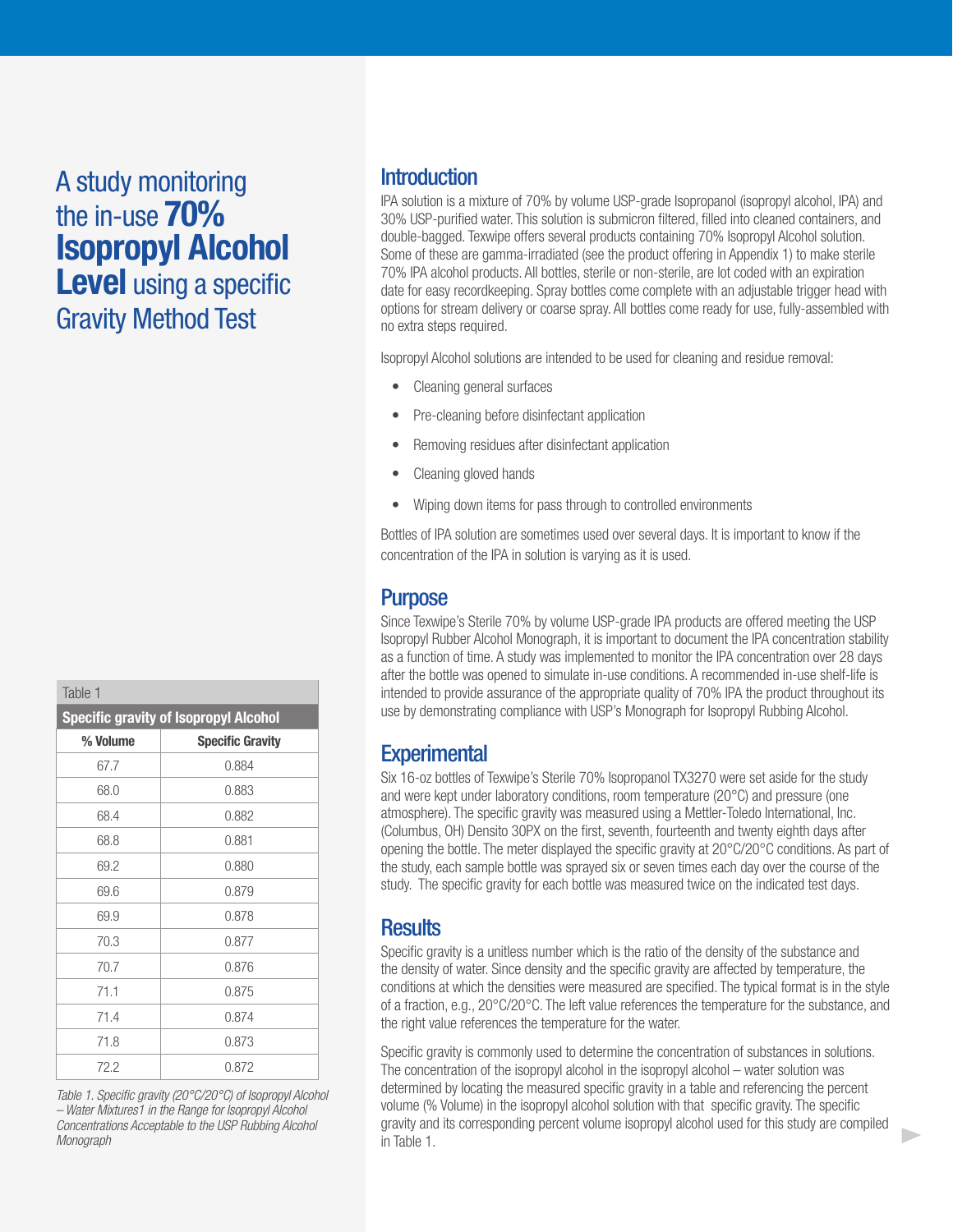The periodic specific gravity (20°C/20°C) test results for the study are compiled into Table 2. The specific gravity for each bottle was measured twice on each test day. In Table 2, the first measurement result of the specific gravity is indicated with an "R1" in the Sample Number and Measurement column. The second result is indicated with an "R2." The % volume result is determined through the use of the specific gravity – percent volume data found in Table 1.

| Table 2                                        |                            |          |                            |               |                            |               |                            |          |
|------------------------------------------------|----------------------------|----------|----------------------------|---------------|----------------------------|---------------|----------------------------|----------|
| <b>Sample Number</b><br>& Measurement<br>Day 1 |                            | Day 7    |                            | <b>Day 14</b> |                            | <b>Day 28</b> |                            |          |
|                                                | <b>Specific</b><br>gravity | % Volume | <b>Specific</b><br>gravity | % Volume      | <b>Specific</b><br>gravity | % Volume      | <b>Specific</b><br>gravity | % Volume |
| Bottle 1 R1                                    | 0.877                      | 70.3     | 0.877                      | 70.3          | 0.877                      | 70.3          | 0.877                      | 70.3     |
| Bottle 1 R2                                    | 0.877                      | 70.3     | 0.877                      | 70.3          | 0.877                      | 70.3          | 0.877                      | 70.3     |
| Bottle 2 R1                                    | 0.877                      | 70.3     | 0.877                      | 70.3          | 0.877                      | 70.3          | 0.877                      | 70.3     |
| Bottle 2 R2                                    | 0.877                      | 70.3     | 0.877                      | 70.3          | 0.877                      | 70.3          | 0.877                      | 70.3     |
| Bottle 3 R1                                    | 0.878                      | 69.9     | 0.878                      | 69.9          | 0.878                      | 69.9          | 0.878                      | 69.9     |
| Bottle 3 R2                                    | 0.878                      | 69.9     | 0.878                      | 69.9          | 0.878                      | 69.9          | 0.878                      | 69.9     |
| Bottle 4 R1                                    | 0.878                      | 69.9     | 0.878                      | 69.9          | 0.878                      | 69.9          | 0.878                      | 69.9     |
| Bottle 4 R2                                    | 0.878                      | 69.9     | 0.878                      | 69.9          | 0.878                      | 69.9          | 0.878                      | 69.9     |
| Bottle 5 R1                                    | 0.878                      | 69.9     | 0.878                      | 69.9          | 0.878                      | 69.9          | 0.878                      | 69.9     |
| Bottle 5 R2                                    | 0.878                      | 69.9     | 0.878                      | 69.9          | 0.878                      | 69.9          | 0.878                      | 69.9     |
| Bottle 6 R1                                    | 0.877                      | 70.3     | 0.877                      | 70.3          | 0.877                      | 70.3          | 0.877                      | 70.3     |
| Bottle 6 R2                                    | 0.877                      | 70.3     | 0.877                      | 70.3          | 0.877                      | 70.3          | 0.877                      | 70.3     |

*Table 2. Specific Gravity (20°C/20°C) Experimental Results for Six 70% IPA Bottles Measured on Four Test Days Ranging from One to Twenty-eight Days with Its Corresponding Percent Volume Isopropyl Alcohol*

#### **Discussion**

The two specific gravity values measured for a specific bottle and day are repeatable. The values were identical. For each bottle, the specific gravity did not change from the first day (Day 1) to the last day (Day 28) of the study. The overall specific gravity values complied with the range (68% to 72%) found in the USP Isopropyl Rubbing Alcohol Monograph.

### **Conclusion**

The study showed that the specific gravity and the corresponding % volume IPA did not change for six bottles measured over 28 days under in-use conditions (repetitive sprays each day of the study duration). The specific gravity and % volume values complied with the values found in USP's Monograph for Isopropyl Rubbing Alcohol.

Texwipe's 70% Isopropyl Alcohol solutions may be used for at least 28 days without concern for percent IPA concentration changing. $\mathbf{r}$